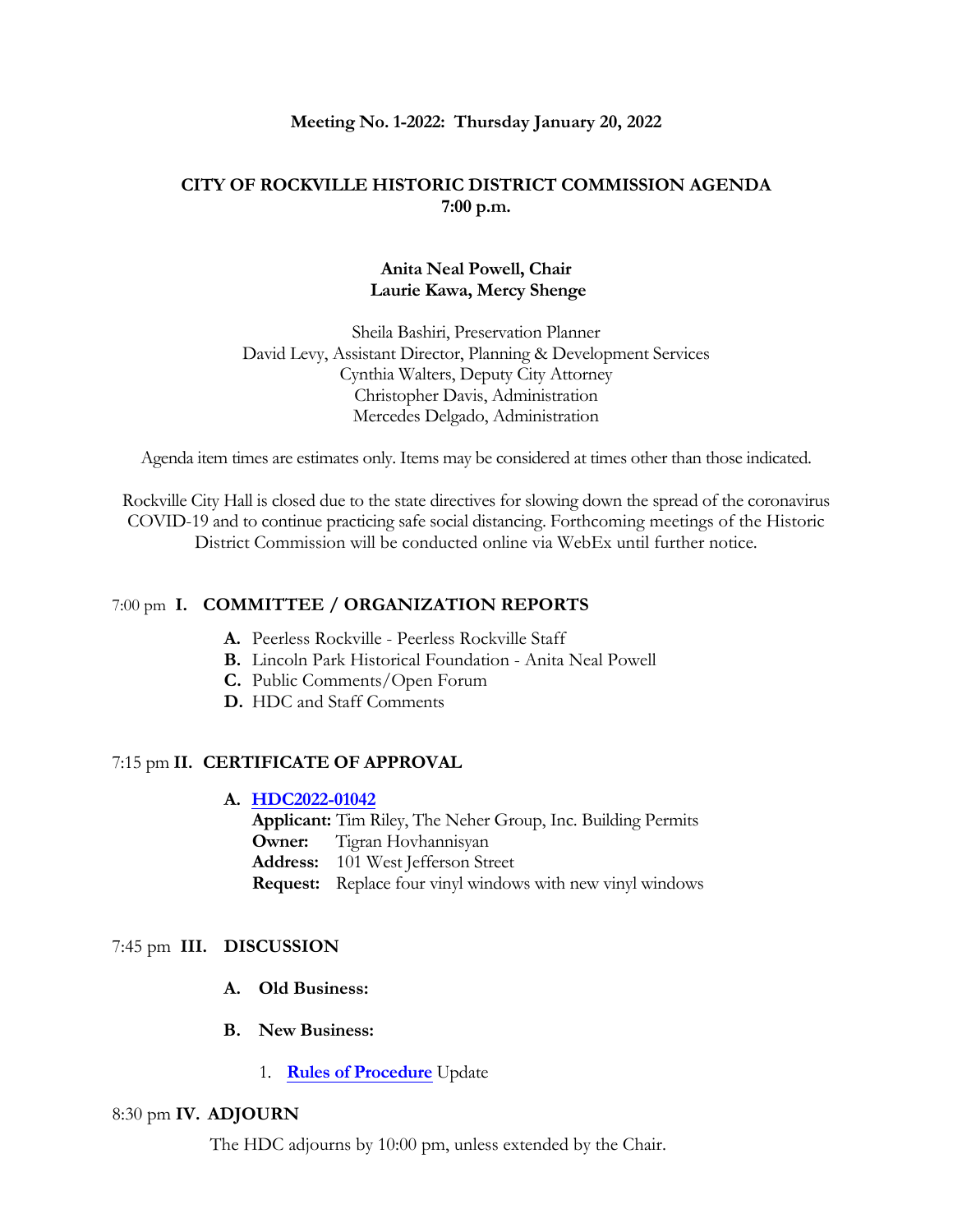| <b>HISTORIC DISTRICT COMMISSION MEETING CALENDAR FOR 2022</b> |                             |
|---------------------------------------------------------------|-----------------------------|
| 2022 MEETING DATE                                             | <b>APPLICATION DUE DATE</b> |
| February 17, 2022                                             | January 14, 2022            |
| March 17, 2022                                                | February 11, 2022           |
| April 21, 2022                                                | March 18, 2022              |
| May 19, 2022                                                  | April 15, 2022              |
| June 16, 2022                                                 | May 13, 2022                |
| July 21, 2022                                                 | June 17, 2022               |
| <b>AUGUST RECESS</b>                                          | ************                |
| September 15, 2022                                            | August 12, 2022             |
| October 20, 2022                                              | September 16, 2022          |
| November 17, 2022                                             | October 14, 2022            |
| December 15, 2022                                             | November 11, 2022           |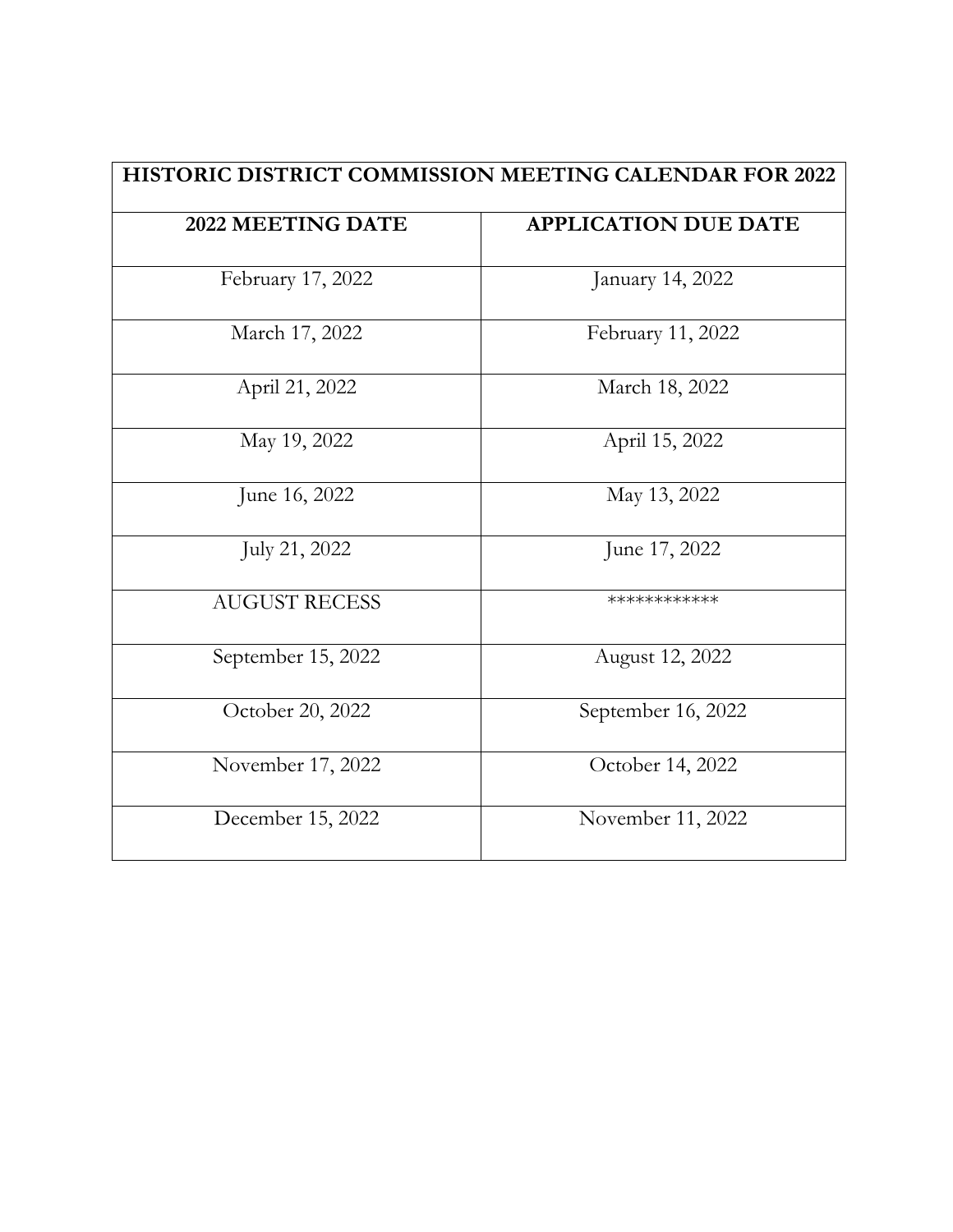# **ONLINE MEETING AND PUBLIC HEARING PROCEDURES**

### **Viewing Virtual Meetings**

Members of the public who wish to view the virtual meeting can watch it on Rockville 11, channel 11 on county cable, livestreamed at [www.rockvillemd.gov/rockville11,](http://www.rockvillemd.gov/rockville11) and available a day after each meeting at [www.rockvillemd.gov/videoondemand](http://www.rockvillemd.gov/videoondemand)

Members of the public who wish to participate and/or provide testimony on the subject application are welcome to do so by following the public hearing procedures outlined below.

## **HISTORIC DISTRICT COMMISSION ONLINE MEETING and PUBLIC HEARING PROCEDURE**

### **I. Meeting Platform**: WebEx

- A. Applicant Access: Provided by Planning and Development Services/IT
- B. Access for Oral Testimony and Comment: Provided by PDS/IT (see below)

## **II. Pre-Meeting Preparations/Requirements:**

A. Written Testimony and Exhibits

Written testimony and exhibits may be submitted by email to the Historic District Commission, at [history@rockvillemd.gov,](mailto:history@rockvillemd.gov) or by mail to:

> Sheila Bashiri, Preservation Planner Rockville Historic District Commission 111 Maryland Avenue Rockville MD, 20850

Written testimony and exhibits that are submitted by 4:00 pm on **January 19, 2022** will be provided to the Historic District Commission by e-mail and posted on the on the Internet as a link within the meeting Agenda, at https://www.rockvillemd.gov/AgendaCenter/Search/?term=&CIDs=3,&start Date=&endDate=&dateRange=&dateSelector=.

B. Oral Testimony by members of the Public

Public Testimony/Comment on an Application – Any member of the public who wishes to provide oral comments on an Application must submit their name and email address to the Historic District Commission, (by email at [history@rockvillemd.gov\)](mailto:history@rockvillemd.gov) no later than 9:00 am on the day of the hearing (**January 20, 2022**) to be placed on the testimony list. Members of the public who seek technical assistance from City staff must submit their name and email address to Sheila Bashiri, [sbashiri@rockvillemd.gov,](mailto:sbashiri@rockvillemd.gov) no later than two (2) days in advance of the hearing so that an orientation session may be scheduled.